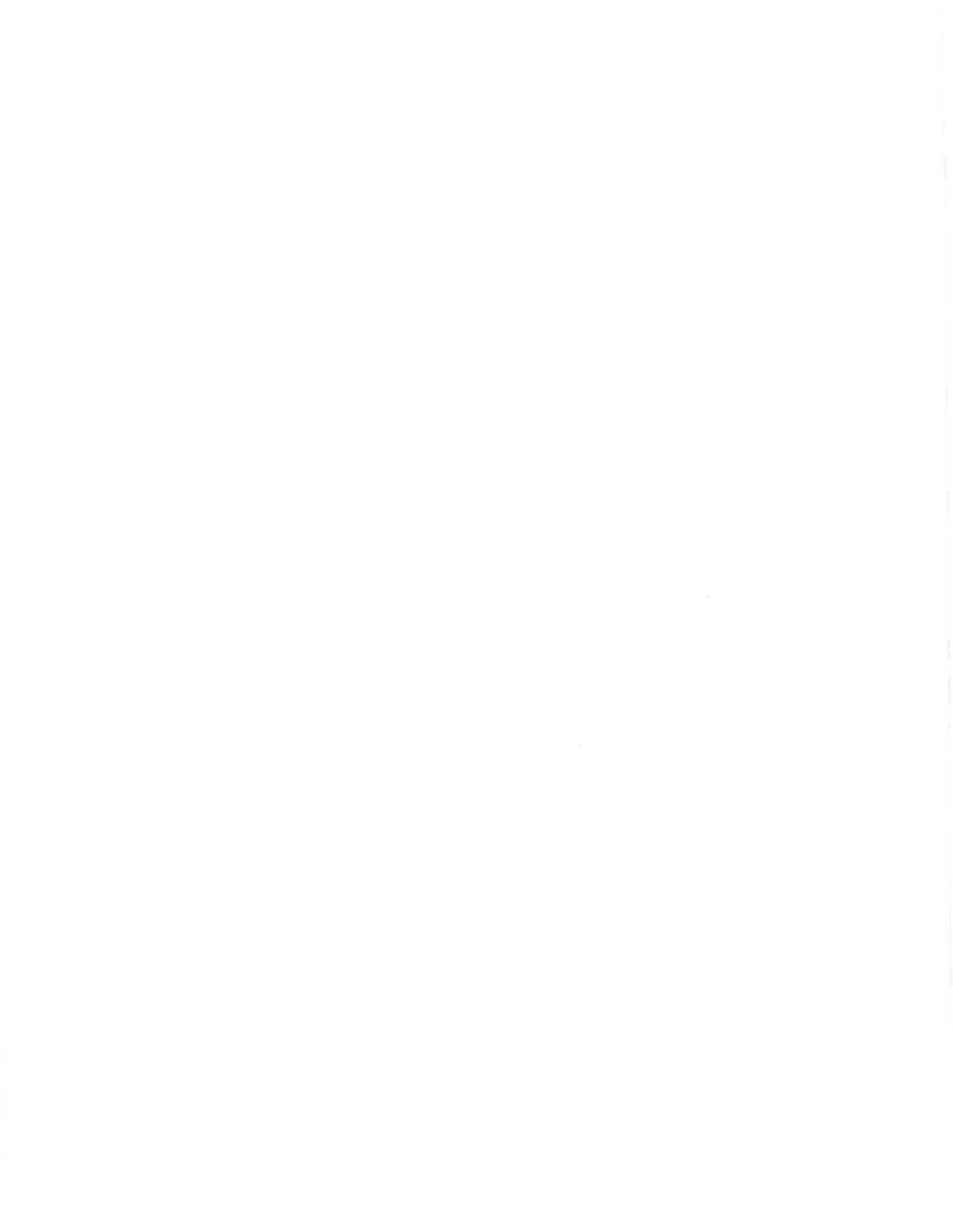## Need Help?



# Hopeline

### 802622-4244

Helping those in need through area resources and local churches.



Please note, this is not an emergency line. Calls will be returned within 1 to 2 business days.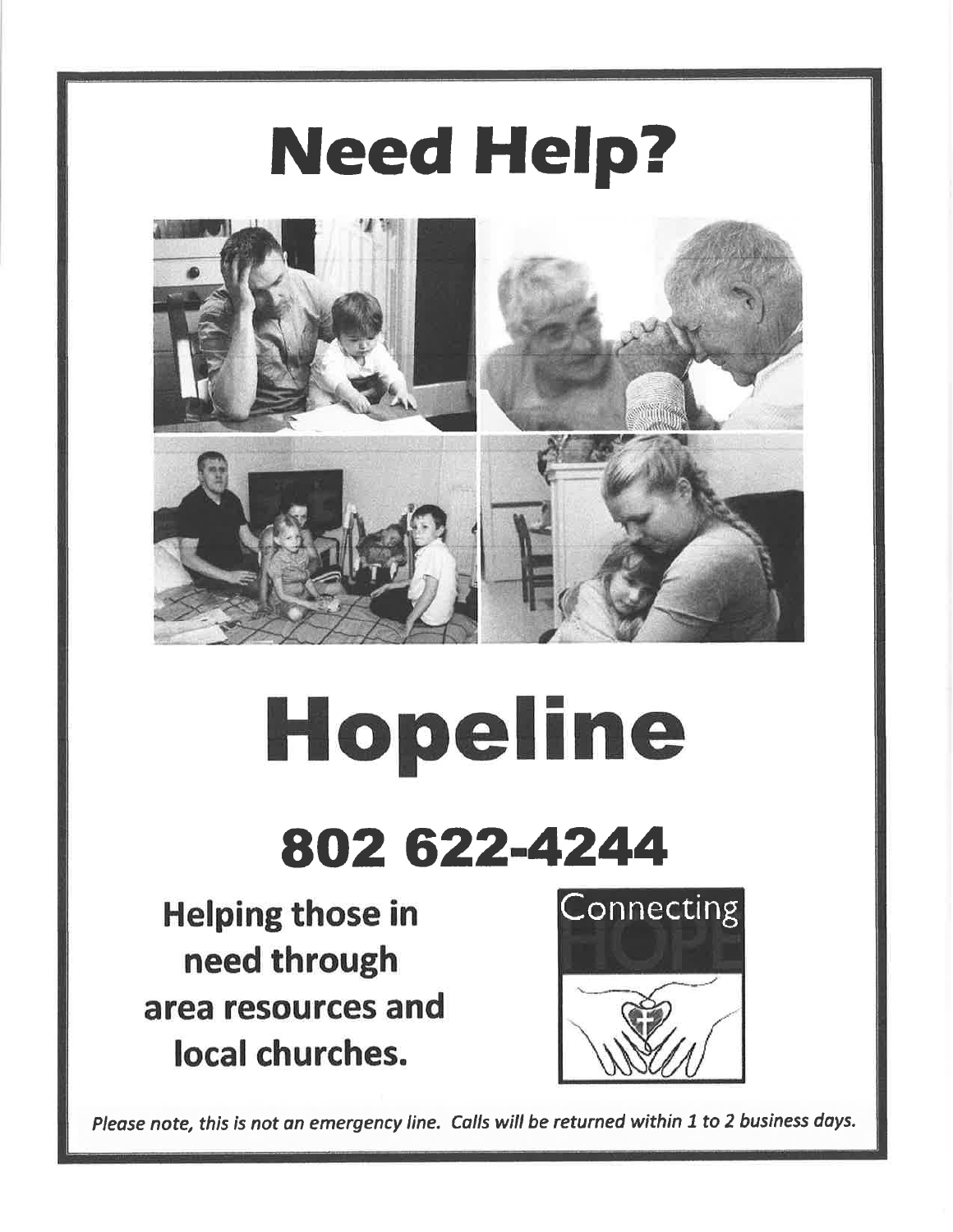

**AASA STOR** 



The C. He Research Will Light State and Discussion and Manuscription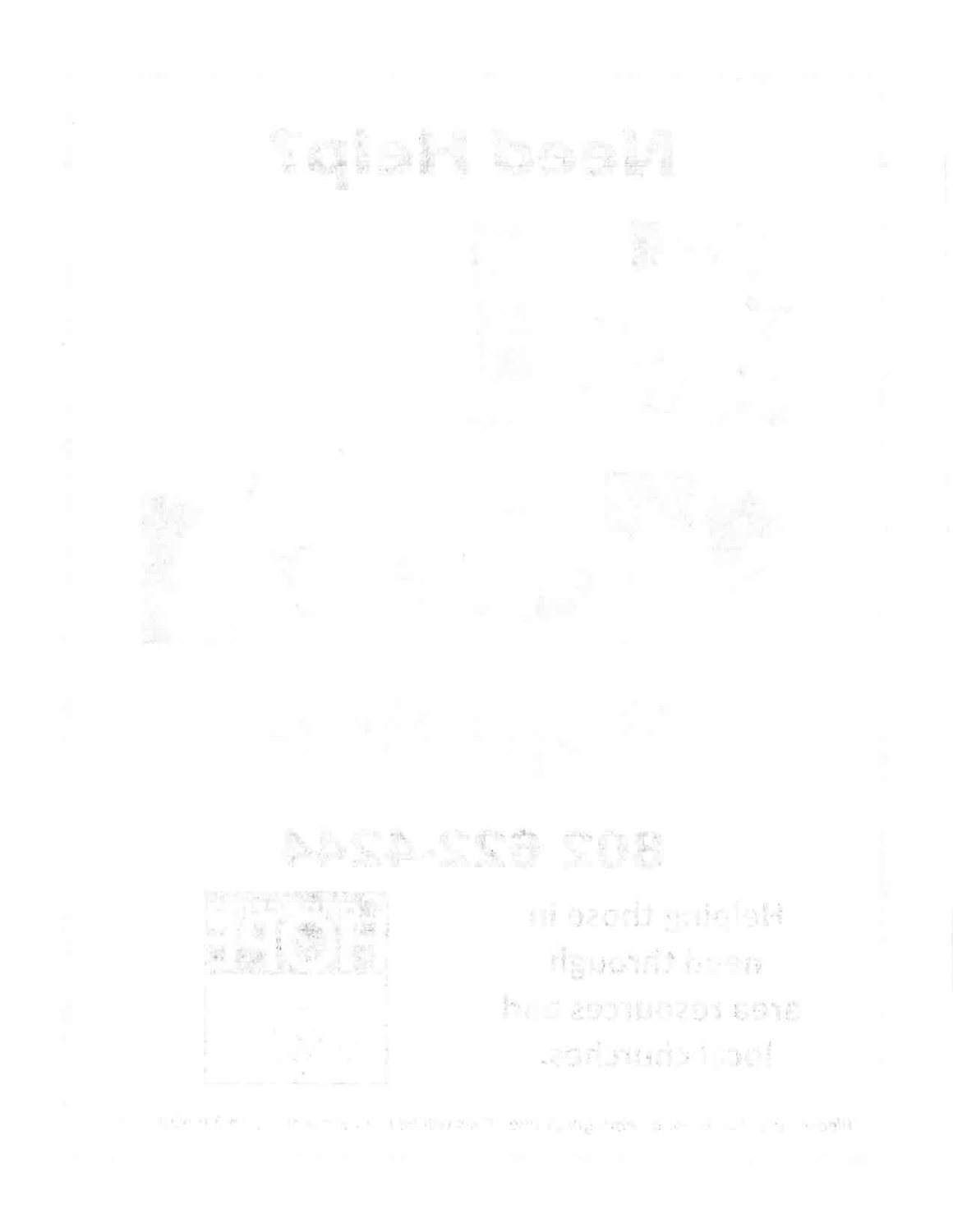### School Closure Food program

Help is available to feed your kids while school is closed!

The Williamstown Food Shelf is offering assistance with breakfast and lunch foods for children during the COVID-19 school closure. This will be in addition to regular Food Shelf availability. Pre-packed bags of food will be provided weekly for the duration (or until funds run out). Pick up is on Saturday between 9 am and 1 pm at the Food Shelf, but home delivery can be arranged if needed,

To participate, just fill out the form below and mail it to:

Williamstown Food Shelf, PO Box 133, Williamstown, VT 05679.

For more information call 917-4760.

| Name: 2008 - 2008 - 2008 - 2008 - 2010 - 2010 - 2010 - 2011 - 2012 - 2012 - 2013 - 2014 - 2014 - 2014 - 2014 -                                                        |
|-----------------------------------------------------------------------------------------------------------------------------------------------------------------------|
|                                                                                                                                                                       |
| <u> 1989 - An t-An Aonaichte ann an t-An Aonaichte ann an t-An Aonaichte ann an t-An Aonaichte ann an t-An Aonaich</u><br>Phone number: 2000 Manuscript Phone number: |
| Children: (please include names and ages)                                                                                                                             |
| 1.                                                                                                                                                                    |
| $\overline{\mathbf{c}}$                                                                                                                                               |
| 3.                                                                                                                                                                    |
| 4.                                                                                                                                                                    |
| $5.$                                                                                                                                                                  |
| Do any of your children have food allergies or diet restrictions? If so please list foods they<br>cannot eat:                                                         |
| Will you need to have the food delivered? ______Yes ______No                                                                                                          |
|                                                                                                                                                                       |